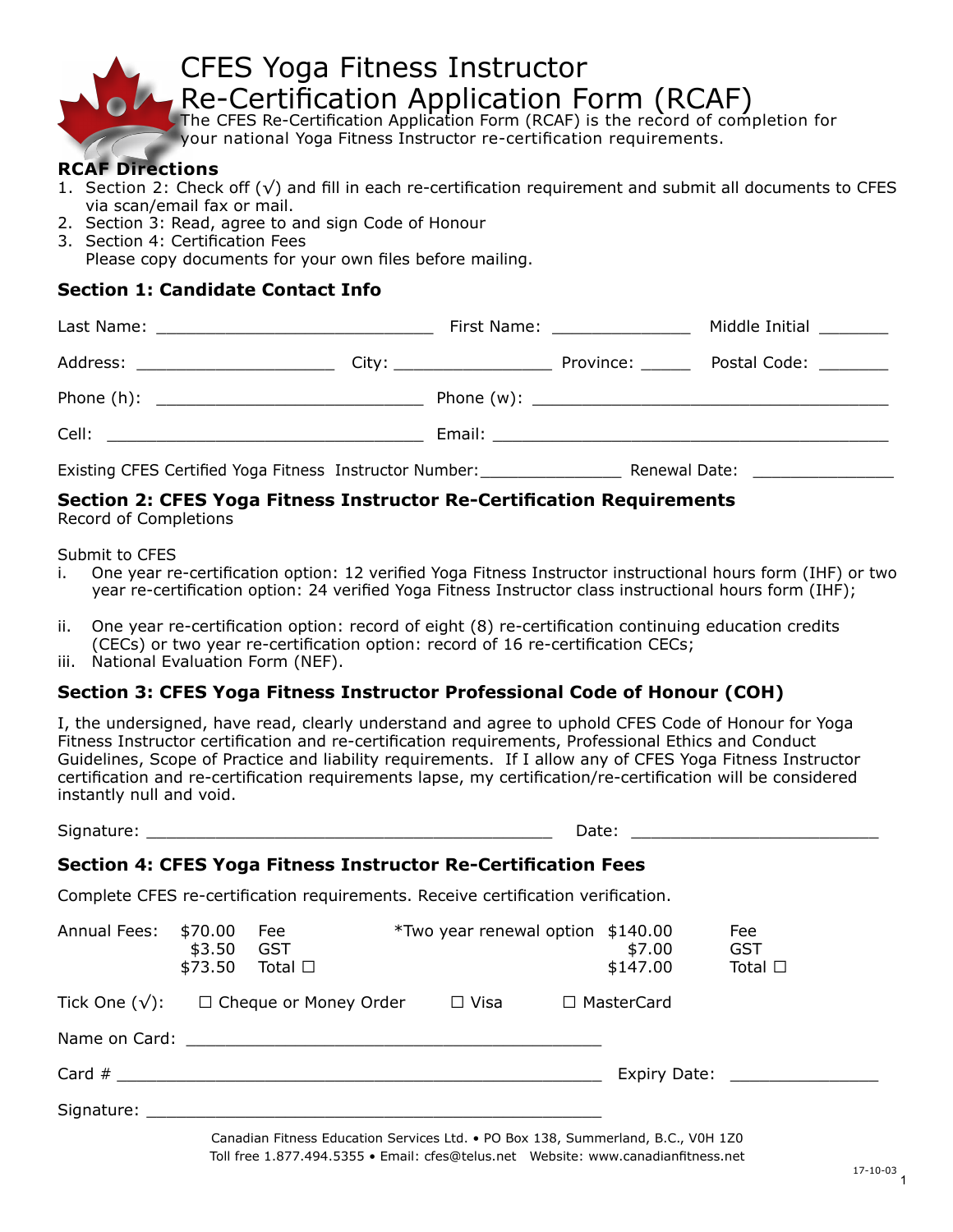# **CFES National Yoga Fitness Instructor Re-Certification Instructional Hours Form (IHF)**

Please fill in and copy this required form for CFES instructor re-certification. Submit to CFES office by scan/email, fax or mail. To retain your CFES Certification please teach 12 complete (45 - 60 minutes) Yoga Fitness programs per year and have your supervisor sign as your witness declaring you did teach the program. Signature and contact info required. Your signed Professional Code of Honour is your word.

|     |                                                                                                                                         | Location   Program Name   Class Date |  |  |  | Supervisor Signature and Contact # |  |
|-----|-----------------------------------------------------------------------------------------------------------------------------------------|--------------------------------------|--|--|--|------------------------------------|--|
|     | 1. $\qquad \qquad$                                                                                                                      |                                      |  |  |  |                                    |  |
|     | 2. $\qquad \qquad$                                                                                                                      |                                      |  |  |  |                                    |  |
| 3.  | $\begin{aligned} \mathcal{L}_{\text{max}}(\mathcal{L}_{\text{max}}) = \mathcal{L}_{\text{max}}(\mathcal{L}_{\text{max}}) \end{aligned}$ |                                      |  |  |  |                                    |  |
|     | $4.$ $\qquad \qquad$                                                                                                                    |                                      |  |  |  |                                    |  |
| 5.  |                                                                                                                                         |                                      |  |  |  |                                    |  |
|     | 6.                                                                                                                                      |                                      |  |  |  |                                    |  |
| 7.  |                                                                                                                                         |                                      |  |  |  |                                    |  |
|     | 8.                                                                                                                                      |                                      |  |  |  |                                    |  |
|     |                                                                                                                                         |                                      |  |  |  |                                    |  |
|     | 9.                                                                                                                                      |                                      |  |  |  |                                    |  |
|     | 10. $\qquad \qquad$                                                                                                                     |                                      |  |  |  |                                    |  |
|     | 11.                                                                                                                                     |                                      |  |  |  |                                    |  |
| 12. |                                                                                                                                         |                                      |  |  |  |                                    |  |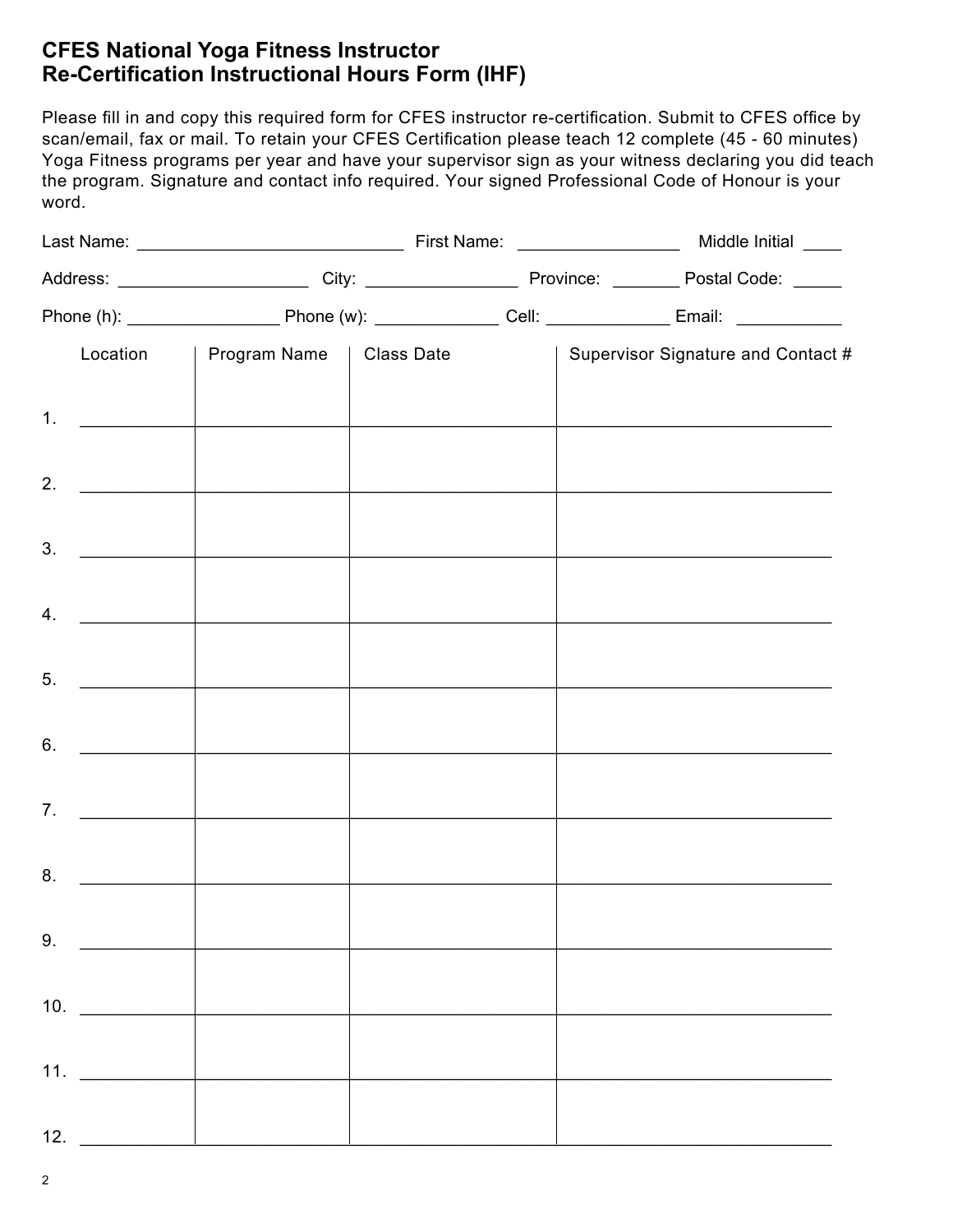## **The CFES Yoga Fitness Instructor Professional Code of Honour Package**

# **Certification Requirements**

Successfully complete  $(80\% +)$  of the following CFES program steps or present an equivalent.\*

- 1 CFES Fitness Knowledge Classroom or Home Study Course\*;
- 2 Yoga Fitness Instructor Classroom Course\*;
- 3. Yoga Fitness Instructor Practicum Classroom Course or Mentorship Program\*;
- 4. National Yoga Fitness Instructor Exam\*;
- 5. National Yoga Fitness Instructor Skills Assessment\*;
- 6. Maintain current CPR-A minimum and Emergency or Standard First Aid Certifications;
- 7 Maintain annual liability insurance (if required);
- 8. Submit to CFES: All document copies steps 1-5; signed Yoga Fitness Instructor Certification Application Form; CFES Program Evaluation; and certification fee;
- 9. Receive CFES Yoga Fitness Instructor Certification. *\* Or equivalent.*

# **Re-Certification Requirements**

Successfully complete  $(80\% +)$  of the following or present an equivalent\*.

- 1. Attend eight hours CFES recognized programs\*;
- 2. Submit twelve verified Yoga Fitness Instructor instructional hours\*;
- 3. Maintain CPR; First Aid and annual liability insurance (if insurance required);
- 4. Submit to CFES: All document copies, steps 1-2; Signed Yoga Fitness Instructor Application Form; CFES Program Evaluation; and recertification fee;
- 5. Receive CFES Yoga Fitness Instructor Re-Certification.

## **Professional Ethics and Conduct Guidelines**

#### **As a CFES Certified Yoga Fitness Instructor I will be expected to meet the following guidelines: Personal Attributes**

- Have an interest, enthusiasm and commitment to excellence in educating, instructing and mentoring;
- Develop and maintain credibility, sincerity with the participants, peers and managers;
- Demonstrate self-motivation and be able to motivate others;
- Maintain good records;
- Possess good time management skills;
- Perform instruction without bias, conflict of interest, self-gains or vested interest in the instruction outcome;
- Have dedicated time to carry out my instructor role, including availability to students outside class time;
- Be a realistic role model, aiming to demonstrate balance; express honesty, integrity and core values.

### **Communication Skills**

- Possess the skill, knowledge, and ability to communicate well with all involved in the program;
- Clarify and present the Yoga Fitness Instructor instruction in a succinct and meaningful manner;
- Interpret and explain Yoga Fitness Instructor exercise results to the student;
- Provide an atmosphere that is participant centered, welcoming, caring, supportive and professional;
- Respect privacy and confidentiality during and following your classes and programs;
- Respect professional boundaries regarding appropriate and acceptable language, touching, overall conduct and promotion of programs;
- Understand that swearing, sexual oriented body or verbal language; being untruthful; encouraging gossip; economic maneuvering in sales and copyright infringements are examples of unprofessional or inappropriate conduct.

### **Participant Success:**

- Design, market and present Yoga Fitness Instructor programs and classes for apparently healthy teens and adults;
- When an individual registers they will fill in the basic health screening forms using CSEP's PAR-Q / PARmed-X and PARmed-X for Pregnancy forms<sup>1</sup> and we will refer clients to the appropriate health/fitness professionals where indicated and to maintain best practices as outlined by the Canadian Fitness Safety Standards<sup>2</sup>;
- Programs and classes will inspire, educate and activate participants to foster a lifelong commitment to active living, fitness and healthy lifestyle;
- Instruction will foster personal participant success based on their realistic personal goals;
- Provide recognition of client at completion of their class set or program in paper, in word, kind deeds.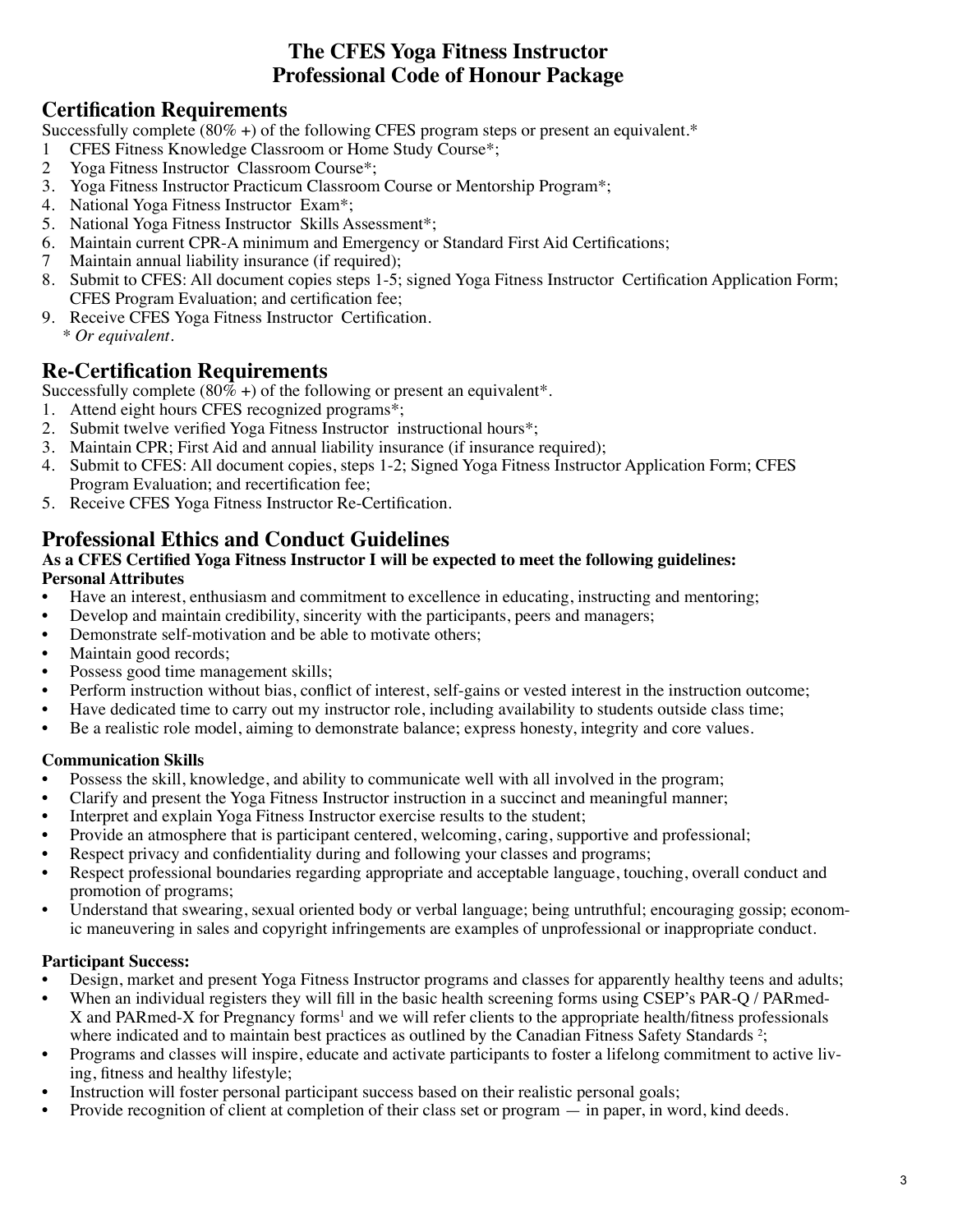#### **Technical Skills**

- Understand and instruct within professional scope of practice (see below);
- Have the Yoga Fitness Instructor skill, knowledge, confidence, and ability in instruction;
- Demonstrate a working knowledge and understanding of the CFES model, mission, direction, and focus, follow CFES professional ethics and conduct guidelines for every Yoga Fitness Instructor class or program;
- Design and instruct a proper warm-up, a work-out (cardio, strength, endurance) and cool down
- (flexibility) components for each Yoga Fitness Instructor class;
- Provide safe, progressive, balanced, technically proficient program components;
- Possess the ability to determine and work with differing styles of participant learning and abilities;
- Be able to make a judgment whether the participant fitness level is appropriate for class level;
- Provide exercise modifications, alternatives meeting the levels and conditions of participants;
- Provide instruction and modifications for the safe use of common group exercise equipment;
- Provide feedback and encouragement that enhances and promotes participant advancement.

#### **Program Effectiveness:**

- Promotion provides clear program descriptions, health benefits and variety of progressive choices for ages and health stages, beginners to advanced Yoga Fitness Instructor participants;
- Conduct group exercise and facility orientation sessions for participants;
- Design progressive Yoga Fitness Instructor programs for apparently healthy teens and adults that are modifiable for fitness levels and abilities;
- Programs are to produce effective measurable results for the participant;
- Educate regularly with a variety of information for all  $-$  in class tips, handouts, bulletins, newsletters;
- Respond to individual inquiries and group education on Canada's Food Guide and professionally recognized, credible nutrition resources available on-line and in the community;
- To avoid conflict of interest, it is professional to provide more than one, ideally three, recognized professionals or organizations in answer to participant requests;
- Provide ample opportunity for participants to give feedback on instructor, program, facility. Where deemed reasonable act upon their feedback and let them know they are appreciated for their ideas and interest;
- Keep records of the participant progress and program evaluations; document results for future review.

#### **Safety:**

- Have an emergency procedures plan in place where I am teaching, posted in a visible spot with staff, instructor(s) and participants educated in procedures;
- Have or be able to recommend an accredited fitness assessment for interested individuals;
- Participants are asked to sign an informed consent form before entering any program;
- Keep music volume at reasonable levels below 90 decibels, dB and voice100 dB max,10dB above music volume and where possible purchase or use equipment to measure this volume  $3$ ;
- Participants are provided proper instruction for monitoring cardiorespiratory endurance intensity including: correct technique to measure working heart rate in middle of workout, not at the end; how to interpret and use Rate of Perceived Exertion (RPE), as per CFES protocols;
- A target heart rate or perceived exertion chart is on the wall, visible for all to read and ideally provides beats in a 10-second count for beginners, intermediate and advanced levels;
- Participants are shown where water stations, washrooms and emergency exits are. Participants are encouraged to bring water bottles.

### **Professional Credibility:**

- Respect individuality; equality; provide support, include and recognize participants and professionals;
- Promote honesty of feedback, originality of the candidate, and give credit where credit is due;
- Uphold a professional image through conduct and appearance;
- Maintain CFES Yoga Fitness Instructor re-certification requirements;
- Advance Yoga Fitness Instructor certification add credentials, attend programs, events, network professionals;
- Keep up to date with exercise trends, safety, new programs, techniques, and current research;
- Have regular evaluations of leadership skills, abilities and conduct from participants, peers and supervisors.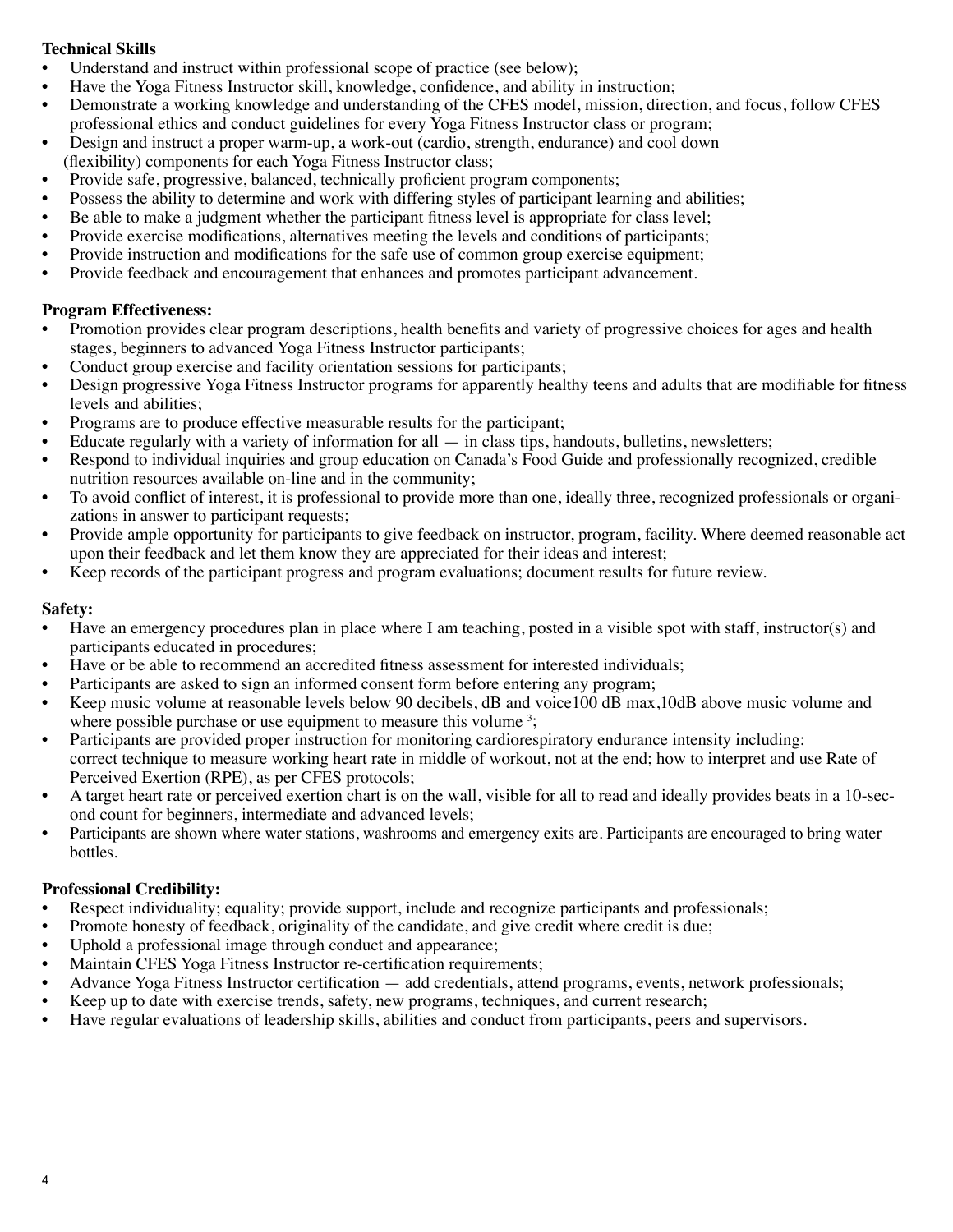# **The CFES National Yoga Fitness Instructor Professional Code of Honour Package**

# **CFES Yoga Fitness Instructor Scope of Practice**

The CFES Yoga Fitness Instructor certification is meant to provide leaders with the competencies necessary to provide individuals with safe, effective, and appropriate land based Yoga Fitness Instructor fitness programs. These classes will be based on the CFES Performance Standards of a CFES Yoga Fitness Instructor.

### **The CFES Yoga Fitness Instructor will:**

- Provide appropriate Yoga Fitness Instructor programs to apparently healthy adults. Apparently healthy adults are (a) those individuals with a clear PAR-Q or (b) those individuals who have been cleared by a qualified health professional (e.g. medical doctor) for unrestricted physical activity using PAR Med-X, PARmed-X for Pregnancy screening tools;
- Provide Yoga Fitness Instructor programs for participants who have been appropriately screened using the PAR-Q (apparently healthy adults). The PAR-Q must be administered each time someone registers for a new semester or program at the front desk or with the instructor;
- Yoga Fitness Instructor programs can be provided for participants that answer 'Yes' on the PAR-O, as long as they have been medically cleared by a health care professional to participate in 'unrestricted physical activity';
- Provide on-going screening and monitoring of the participants for the duration of the program and provide modifications to accommodate all levels of ability.
- Design, modify, and lead a safe, effective, and appropriate Yoga Fitness Instructor program to include  $-$  a warm-up, work-out (cardio, strength, endurance) and cool down (flexibility) components for each class;
- Provide appropriate exercises based on the needs and physical abilities of the participants;
- Incorporate use of appropriate portable equipment based on the participant's needs, physical abilities and personal fitness goals;
- Answer general healthy eating inquiries based on the Canada's Food Guide to Healthy Eating and Canada's Physical Activity Guide to Healthy Active Living. Provide clients with information and support regarding credible online support tools (Dieticians of Canada). Client requests for advanced nutritional information are to be referred to a Registered Dietician;
- The Yoga Fitness Instructor will NOT provide individualized eating plans or recommendations for supplementation to clients. Clients who indicate interest in these areas will be referred to a Registered Dietician;
- Follow the CFES Professional Ethics and Conduct Guidelines, Scope of Practice, liability education and protection and signed Professional Code of Honour at all times;
- The Yoga Fitness Instructor will provide safe Yoga Fitness Instructor programs (proper balance, flow, progression as outlined by CFES protocols) using appropriate exercises and providing modifications based on the needs and physical abilities of participants;
- The Yoga Fitness Instructor specializes in the delivery of group Yoga Fitness Instructor fitness programs and will not provide individualized, personalized training programs. Participants who request, or graduate to more advanced individualized training are to be referred to qualified and certified allied health professionals.

## **Liability Insurance and the Fitness Professional**

### **Who needs liability insurance?**

As a Yoga Fitness Instructor, you have a professional responsibility to teach within your scope of practice and to protect yourself from the possibility of a law suit from a participant who is injured in a program. While a law suit is only credible if there is intentional misconduct or negligence on the part of the instructor which results in damage or loss to the participant, it is prudent for instructors to be covered personally, or through their employer.

## **Procedures to Protect Against a Negligence Suit**

### **Liability**

• Refers to the responsibility to provide services in a reasonable, prudent manner in accordance with current professional standards.

### **Negligence**

Refers to the failure to act as a reasonable and prudent person would under similar circumstances. Negligence is carelessness, inattention, disregard, inadvertence or oversight that was accidental but avoidable.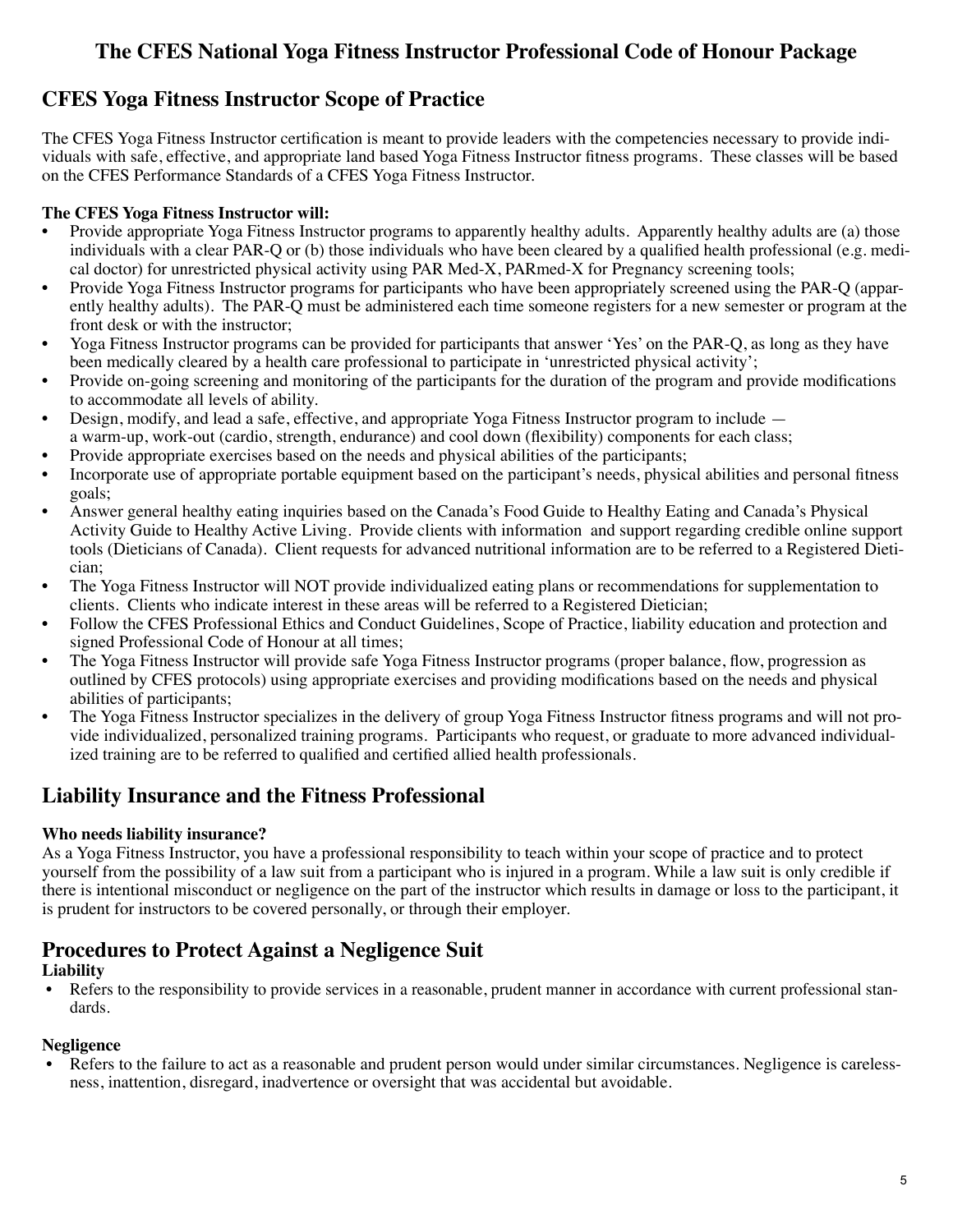### **Certification**

- Become certified as an instructor through a provincially and nationally recognized organization like CFES;
- Become certified in CPR and Fitness First Aid. Know emergency procedures for the facility and where the first aid kit is kept;
- Stay current and up to date through continuing education;
- Subscribe to a professionally recognized magazine or journal to keep up on current literature.

#### **Liability Insurance**

- Study and understand legal liability and types of insurance coverage (see info on CFES website);
- Be educated on the differences between group and individual insurance policies;
- Ask questions to clearly understand when and where you need coverage and what happens when  $\dots$ :
- Ensure that employers carry facility and third party liability coverage, which cover employees and also includes physical dangers (e.g. slippery floors). It is important to ask your employer what coverage is in place and obtain a copy of the policy for your records;
- Purchase personal liability insurance privately or through CFES liability provider Holman Insurance as a certified member.
- Holman Insurance offers CFES certified members an individual liability policy from one million to five million dollars coverage. Please be clear when purchasing this policy Holman recommends specific professional conduct and recommends you to follow basic health screening protocols by use of CSEP's PAR-Q / PARmed-X and PARmed-X for Pregnancy and to refer clients to the appropriate health/fitness professionals where indicated to receive coverage. For further information and application Go to:http://canadianfitness.net/certification/insurance-info.html

#### **Documentation**

Document efforts to provide a consistently high quality of programming by: preparing and keeping individual program plans and documenting any negative situations with a participant; administering and retaining Health Screening Forms, Accident Report Forms, Needs Assessments, Evaluation Forms and keeping a journal.

#### **Potential Negligence**

If you are knowledgeable and competent in planning and conducting safe Yoga Fitness Instructor exercise sessions and programs, you will not knowingly cause damage or loss to participants; however, the following are examples of potential negligence situations:

- The Yoga Fitness Instructor fails to give instructions in progressive steps  $4.5$ ;
- Yoga Fitness Instructor exercise activities are prescribed that could be considered beyond the physical working capabilities of the participant (e.g. activities that are not appropriate for the participant's age, gender or physical or emotional health);
- A Yoga Fitness Instructor exercise session/program is allowed to proceed when a reasonably foreseeable dangerous condition exists;
- A Yoga Fitness Instructor or program supervisor fails to provide adequate on-site supervision of a program (e.g. an improper supervisor-to-participant ratio exists) or fails to advise the participant of restrictions or modifications that should be followed in an unsupervised period;
- The health history screening identifies a participant who possesses a health risk and either: 1) the participant is allowed to enter the program; or 2) if participation in the program is deemed to be acceptable for that person, an extended level of care is not provided;
- The Yoga Fitness Instructor leader or program supervisor acts beyond his or her responsibilities, as defined by the terms of his or her employment;
- The participant is not made fully aware of any potential risks or dangers associated with a program;
- Any component of the Yoga Fitness Instructor program is structured or delivered in such a way that it does not meet the reasonable standard of safety that could be expected for such a program;
- The facility fails to meet accepted industry standards for safety;
- In an emergency, appropriate medical treatment is withheld, or treatment is administered that is deemed to worsen the injured person's condition;
- Faulty or damaged equipment is used;
- The Yoga Fitness Instructor fails to terminate an exercise session when a participant exhibits signs or symptoms of physical distress.